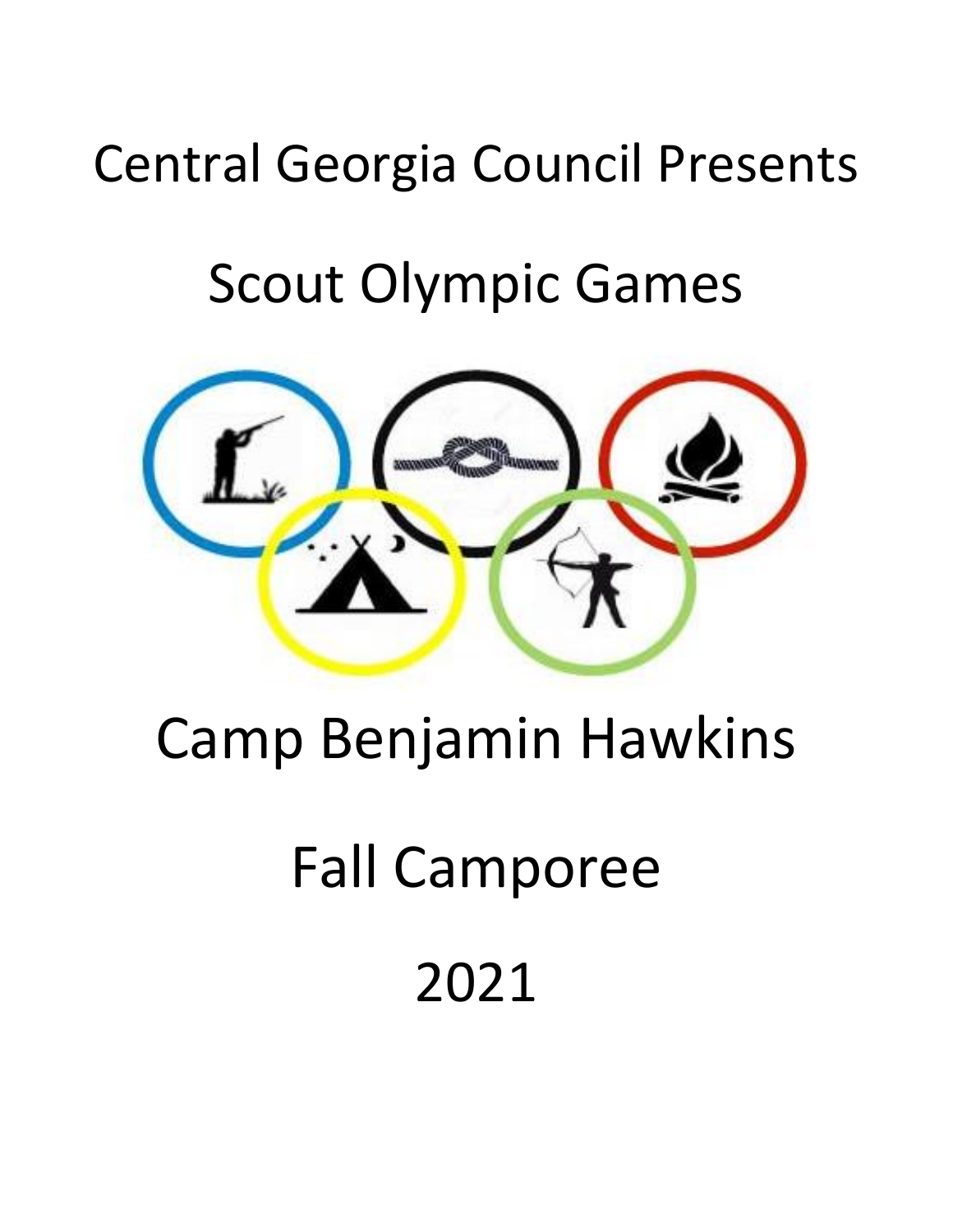Dear Scout Leaders

Hello, my name is Joe Smith, camp chairman of this year's fall Camporee. This is a tentative leader's guide. I hope it may be beneficial to you in planning for the trip. Our main goal for this weekend is to give the scouts a fun, invigorating experience at CBH to help them grow as potential future leaders, as well as make new friends!

This leader's guide is designed to give you some basic Information about the upcoming Camporee and will be supplemented as we get closer to the actual event and the events are confirmed. If there is something you do not see in the guide or have questions, please don't hesitate to contact me. This Camporee is planned and conducted by adult and youth volunteer Scouters, I am just here to assist in any way I can. We believe that many minds make the best ideas and many hands sharing the work make it easier for all. We need your help. Please consider giving your ideas to the Camporee committee members well before the event. If you have any youth or adult leaders with free time, please help us find them a place to help out. The Camporee is an opportunity for Scout Troops, Crews and Posts to demonstrate their Scout skills and Scout knowledge. It is meant to be both a competitive event and a fun learning opportunity. A "winning at all costs" attitude is discouraged. As with all Scouting events and activities the Scout Oath, the Scout Law and the Outdoor Code are the guidelines for behavior throughout the Camporee.

Yours In Scouting

Joe Smith

Camporee Director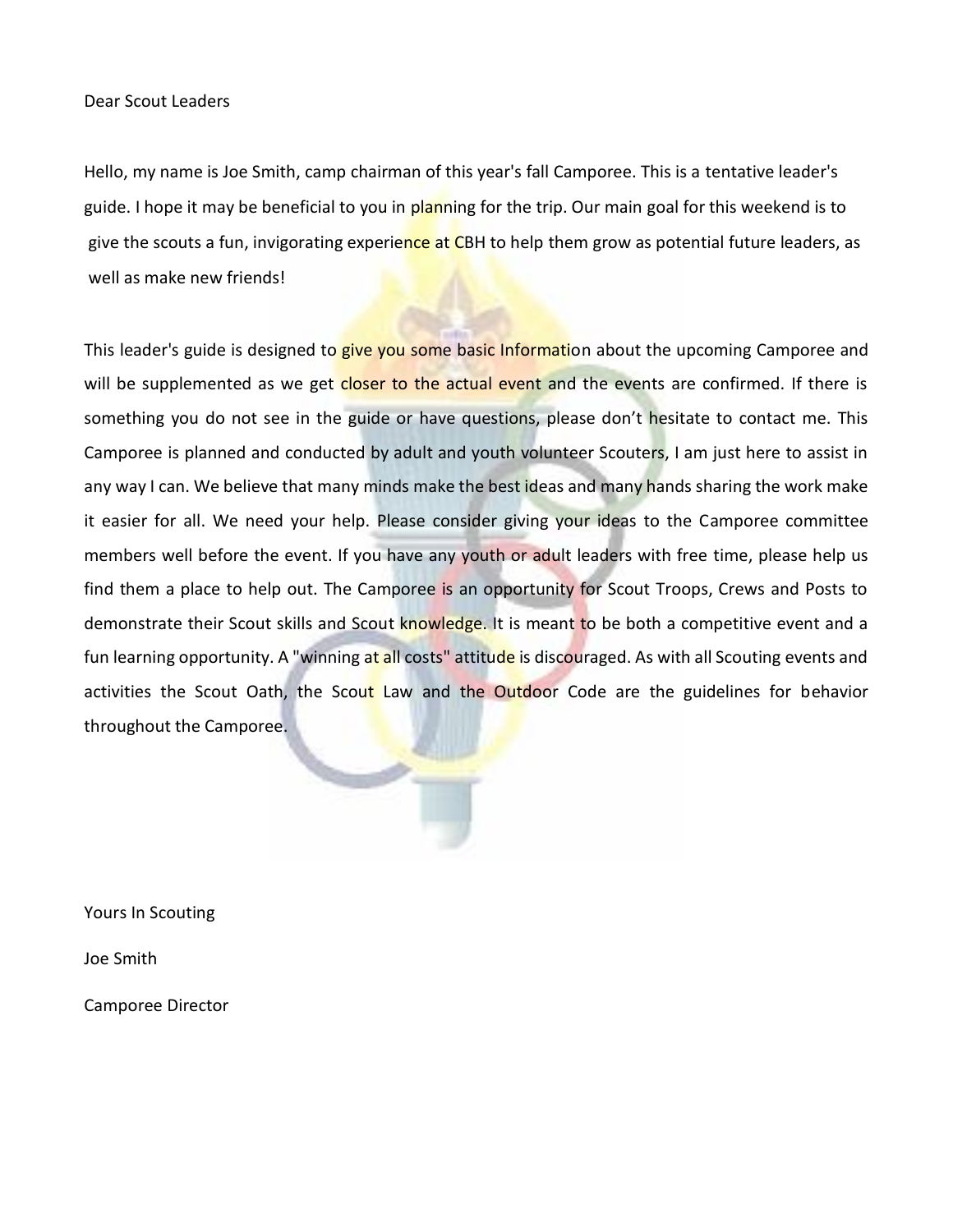**Vision:** To create a memorable experience, immersing Scouts BSA and Venturing youth in leadership, activities and celebrating Scouting; Strengthen our Unit's, District's, and Council's commitment to Scouting Adventure. Cost: \$20 per Scout/\$5 per Adult. Payment can be made by registering at the Council Office or you can call and pay over the phone.

**Meals:** Meals will not be provided. Time for units to prepare, eat and cleanup will be allotted.

**Trading Post:** The Trading Post will be open with limited snacks and drinks. (Do not plan on a meal from the Trading Post). Merchandise will be available to purchase provided by the Scout Shop. If you have items you are interested in but haven't made it to the Scout Shop, please let us know so we can try to have it available.

Registration: Registration forms can be found in this leader's guide or downloaded from the council website at www.centralgeorgiacouncil.org. Registration is all online. A final roster of everyone that is coming will need to be submitted upon arrival at camp. We ask you bring two one for Health & Safety, and one for administration. We are requesting that each unit attending provide at least 1 adult volunteer to help with assisting in program activities on Saturday. Registration as a volunteer is not necessary for leaders assisting only with Saturday activities, but the adult must be registered with their unit.

**WEBELOS II:** Webelos II Scouts will participate with their Troop that invited them combined with Scout Patrols for competition. Webelos II are only allowed to attend as Saturday Only participants. They should arrive for the 8:30 AM opening flag ceremony and stay through the Saturday evening campfire.

**Administration/Paperwork:** Troops/Crews must update their Registration with their final head count by September 6th, 2021 including the number of Scouts and adults attending. Troops/Crews MUST have a copy of all their medical forms (Parts A & B) for all youth and adults in their campsite. The medical form is required to be able to participate in Camporee activities. Units will be required to keep a copy of health forms readily available and show registration that you have health forms for each of your participants.

**Check In Procedure:** One adult leader should check in at the main parking lot pavilion where they will pick up unit maps, event cards and wristbands. Guests and/or visitors MUST have approval to show up on the campgrounds. If they are not wearing a staff given wristband, they will immediately be removed from the camp. Visitors MUST check in/out with a member of staff when visiting. If a visitor stays longer than 3 hours, they must pay the \$20 fee.

**Check-in Times:** Friday, September 10<sup>th</sup> 5 pm - 7:30 pm & Saturday, September 11<sup>th</sup> 7 am - 9 am

Where: Main camp parking lot pavilion

Campsite assignments will be made approximately one week before the event and will be distributed through the email used at registration. You may request a campsite, first come first served. \*Campsite assignments will also be posted on the kiosk at the parking lot, during the event.

**Arrival:** Check-In will be completed at the main parking lot pavilion. Each unit will be issued two vehicle passes to unload equipment in their assigned campsite. The parking passes must be returned to security by Friday night, which means vehicles will need to be in a parking lot Friday night. Unit trailers may stay in the campsite but remember there will be a campsite inspection competition. For special needs participants and vehicles, please contact Joe Smith at 478-484-6444 to work out a plan of action.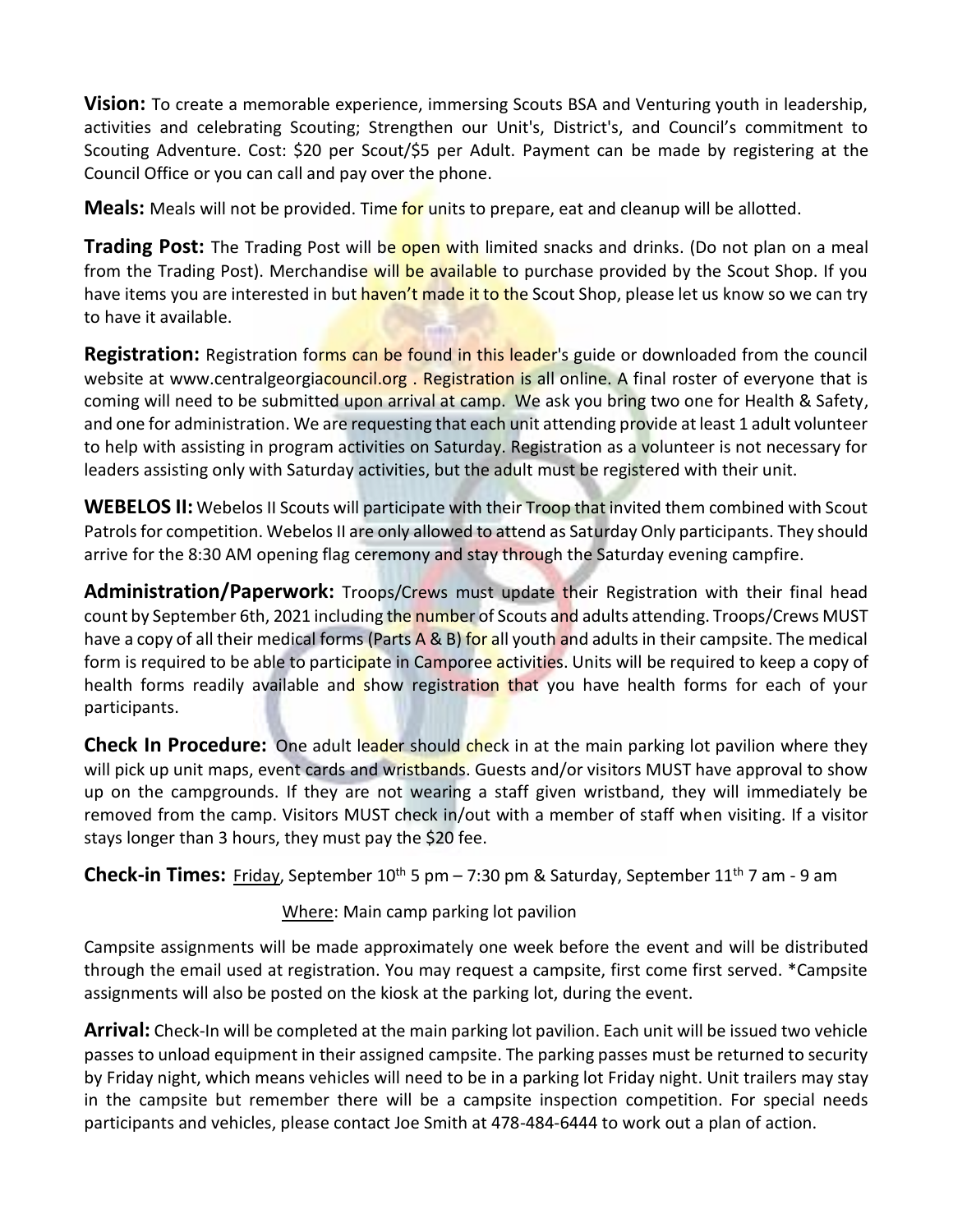**Check Out Procedure:** Eat Breakfast. Pack Your Gear. Clean up Campsite. Get clearance to depart from a Camporee Leader. Drivers to the parking lot to retrieve vehicles. Unit moves gear to the staging area (or trailers). Receive patches from designated Leader. Load vehicles. Depart camp. Reminiscence about Camporee on the way home! Clear camp by 11 a.m. please.

#### Sunday, September 12 at 9 am **Scouts Own Service**

**Staff:** To make this a successful event, we need lots of hands. We are looking for motivated, dedicated, energetic Scouts, Venturers, and adults to help staff Camporee this year. We need staff members who are available for the entire duration of camp, or all-day Saturday. If you can help in any place, please fill out the staff commitment form, and contact Anna Lilley to be plugged into a station.

**First Aid & Health Services:** Come healthy. Everyone should bring a refillable water bottle (put your name on your bottle). Units are responsible for securing medications in their campsites. If you need cold storage for medicine, please contact our First Aid Director. Wash hands regularly. Bring insect repellent and sunscreen. Keep bath houses and Porta-Potties clean.

Security: Please be courteous to Security staff and Camp Ranger. Please, always drive CAUTIOUSLY throughout camp!! Wear wristbands at all times. Use the Buddy System. Alcohol, tobacco, and illegal drugs are prohibited.

**Uniforms:** All Scouts should arrive to camp in Class B, and wear matching troop shirts for Saturday activities. Leaders and SPLs are also asked to attend the Leader's Meeting in Class A. On Saturday, all scouts are asked to wear Class A for Evening Campfire.

**Campfire:** Saturday night's Campfire will be filled with skits/songs presented by your scouts. Troops that wish to perform a skit, song, joke, etc. at the Campfire may try-out/sign-up in the dining hall during lunch. Please come prepared; we would like all units to participate!

**Order of the Arrow Call Out:** The Echeconnee Lodge of the OA will be conducting a Call-Out for the OA at the Camporee Campfire. Please get in touch with your OA representative to ensure that OA elections will be held prior to Camporee, also to ensure that your scouts are included in the call-out. For more information about OA elections please get in touch with Lodge Chief Jake Turner at lodgechief@echeconnee.org or Lodge Adviser Sheila Sweat at adviser@echeconnee.org or 478-804-1644.

**Program Overview:** Friday evening, units arrive and set up camp. Opening campfire at 8:30 pm with leader/SPL meeting immediately following campfire in the arena. Saturday morning there will be a flag ceremony followed by program activities starting around 9 am. On Saturday evening, we will host a camp-wide Arena Campfire.

**Campsite Inspection:** Unit campsites will be inspected for appearance, safety and cleanliness beginning 9:30 am Saturday morning. If you have a camp gadget and gateway, you may receive bonus points.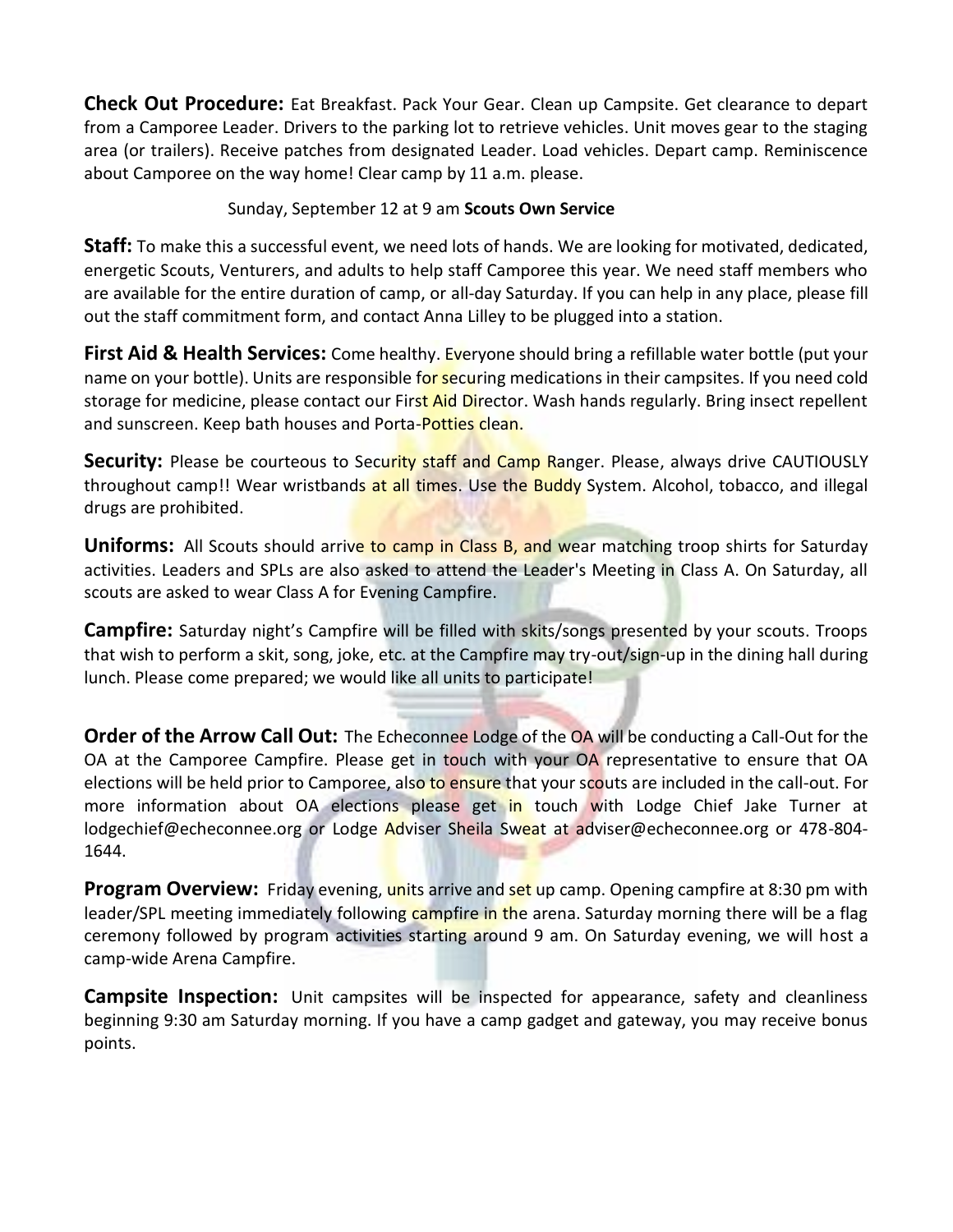**Scout Olympics:** Each troop will provide scouts to compete in each category. Scouts may only participate in XX (TBD) events so that everyone gets a chance, no stacked patrols. You will compete as a team (troop/crew) to earn points towards medals in several different areas.

A variety of events will be offered so that each and every scout can be included, even those who might not be as athletic as others. There is something for everyone!! There will be no camporee t-shirt this year, so each troop needs to wear the same t-shirt (class B) to represent their troop so you look like a team.

#### **Activities Being Offered**

This is a working list, so the events are dependent on volunteers to manage them.

#### **Each category has 5 places with point values**

- 1 mile cross country run (can be 1 or 2 scouts)
- 1 mile relay (4 scouts)
- Push-ups in 1 minute 2 scouts with push-ups added together
- Pull-ups in 1 minute 2 scouts with pull-ups added together
- Sit-ups in 1 minute 2 scouts with sit-ups added together
- Rifle -best score out of 5 bullets 2 scouts with score averaged
- BBs- for Webelos only, best score out of 10 shots 2 scouts with score averaged
- Archery-best score out of 6 arrows 2 scouts with score averaged
- STEM-build a tower with mystery supplies team of 2-4
- STEM-build a marble roller coaster that runs a marble xx of feet and lands safely team of 2-4
- Lash a catapult that can launch a paint balloon (team of 4)
- Fire building-fastest to burn thru string at set height, team of 2
- Climbing-fastest to top 3 scouts may attempt with top score taken as official
- LOW COPE element, team of 5
- LOW COPE 2 element team of 5
- LOW COPE element team of 5
- HIGH COPE team of 2 points to finish/speed
- First aid treat 5 injuries, points for accuracy and speed, team of 3-4
- Ultimate frisbee team of 6 (round robins or elimination)
- $\bullet$  IRON CHEF -create meal out of ingredients given in a set amount of time, team of 2 scouts
- KNOTS- lift 2 logs off the ground after connecting them together, points accuracy, speed
- Camp gadget, you will pull a mystery card and build-create out of supplies given, points for success and creativity
- Orienteering-given coordinates and need to find 3 hidden ammo boxes and retrieve item inside and bring back (best time and accuracy) team of 3
- Citizenship/scout trivia bowl -ask questions…elimination (team of 2 per troop)
- ●